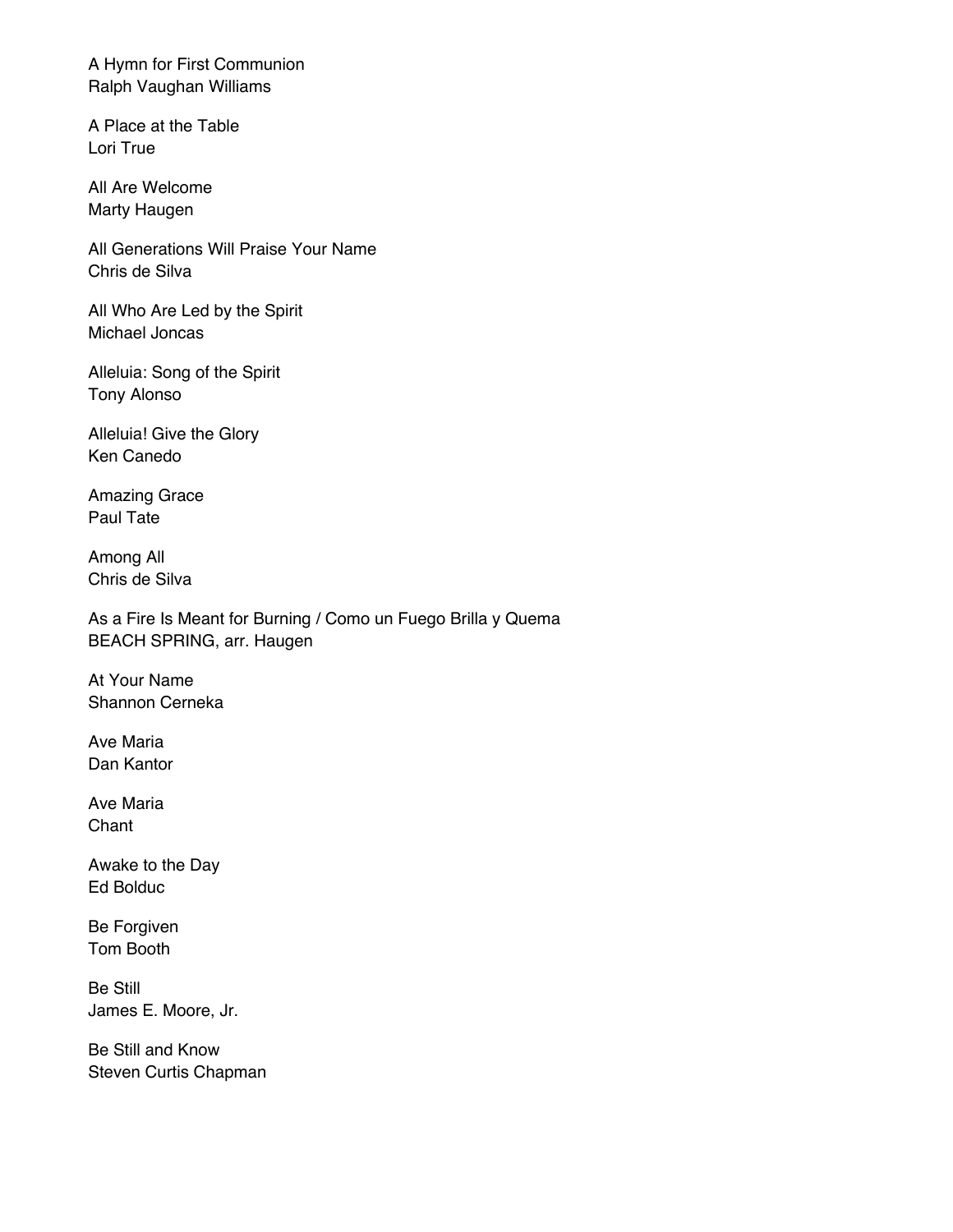Be with Me Matt Wessel

Be with Me, Lord Tom Booth

Belong Chris de Silva

Better Is One Day Matt Redman

Blessed Be Your Name Matt Redman, Beth Redman

Breath of Life David Haas

Breathe Marie Barnett

Bring Us Home Paul A. Tate

Build Us a Table Lori True

Canticle of the Turning Rory Cooney

Child of Mercy David Haas

Christ, Be Our Light Bernadette Farrell

Come All You People / Uyai Mose Alexander Gondo; John Bell

Come and Follow Me / Ven y Sígueme Tom Franzak

Come and Gather John Angotti

Come and See Michael Mahler

Come, Holy Ghost / En Nuestro Ser Mora, Creador Louis Lambillotte, SJ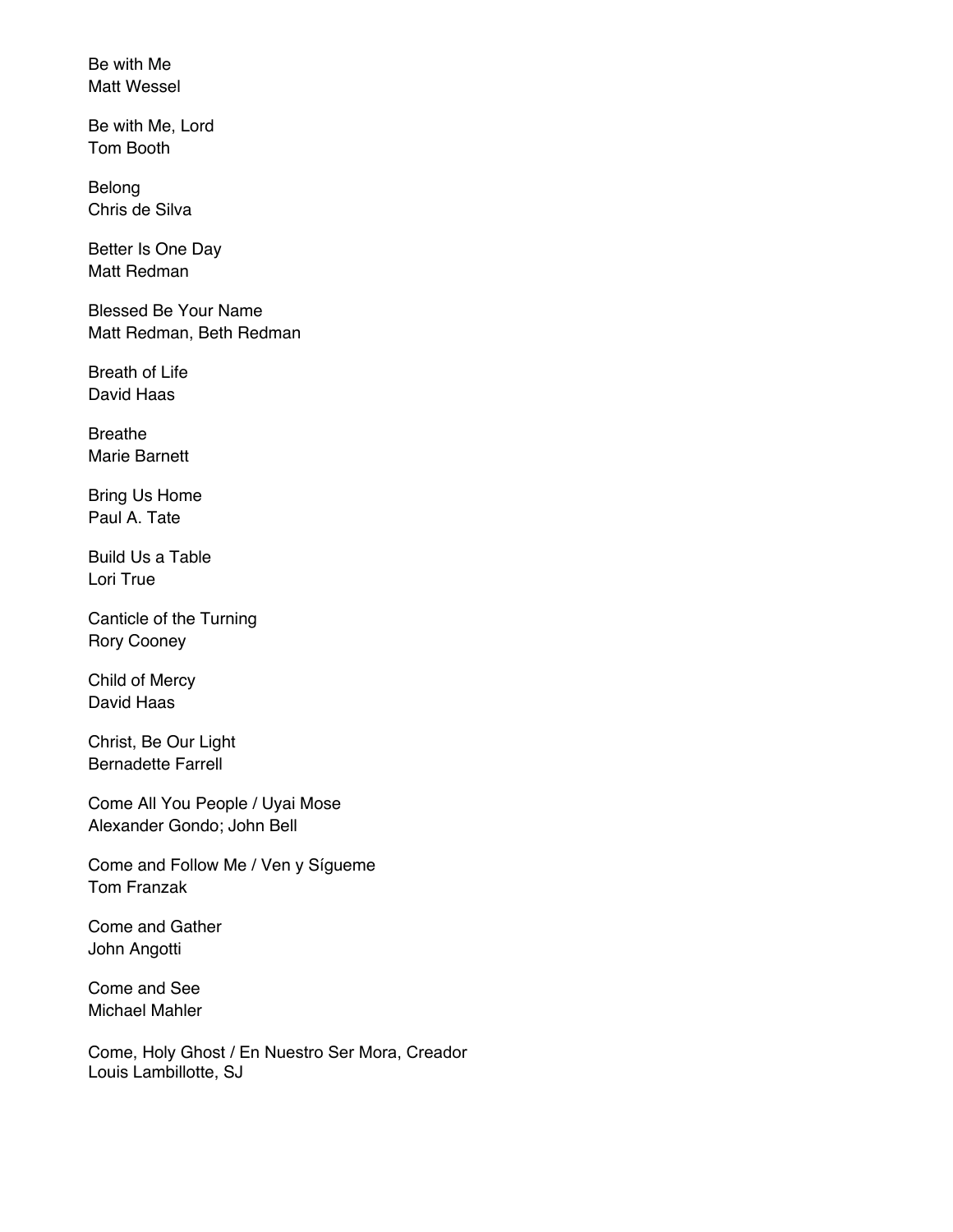Come, Holy Spirit John Angotti

Come, Lord Jesus Steve Angrisano and Tom Tomaszek

Come, Now Is the Time to Worship Brian Doerkson

Come, Taste and See Chris de Silva

Creator Alme Siderum chant

Creator of the Stars of Night Carol Browning

Cry the Gospel Tom Booth

Deny Yourself Paul Melley

Dream a Dream Lori True

Easter Alleluia Marty Haugen

Emmaus Tony Alonso

Every Move I Make David Ruis

Exodus 15: Let Us Sing to the Lord Michael Mahler

Faith, Hope, and Love Paul Melley

Find Us Ready Tom Booth

For All Time Shannon Cerneka

For God So Loved the World Marty Haugen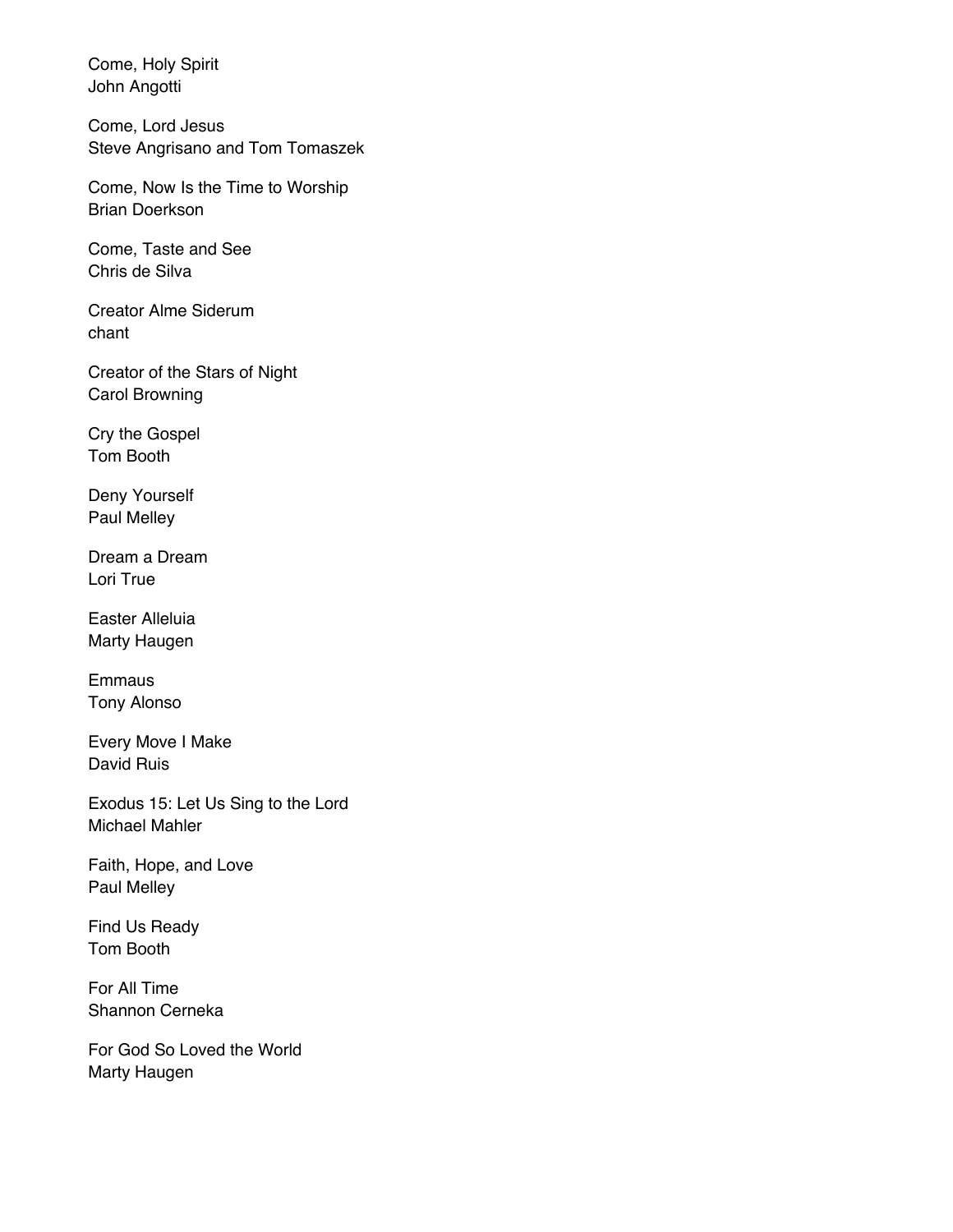Forever Chris Tomlin

Fresh as the Morning Tony Alonso

Gather Your People Bob Hurd

Get It Together Shannon Cerneka

Give Me Jesus Nolan Williams, Jr

Give the Lord Your Heart Michael Mahler

Give Us Your Peace Michael Mahler

Glory in the Cross Scott Soper

Glory to God Most High Jesse Manibusan

Go Light Your World Chris Rice

Go Make a Difference Steve Angrisano and Tom Tomaszek

Go Out in the World Ed Bolduc

Go Out to the World Chris de Silva

God Is Forgiveness / Bóg Jest Miloscia Taizé

God Is Good Jesse Manibusan

God Is Here / Está Aquí David Haas

God Is Love Michael Mahler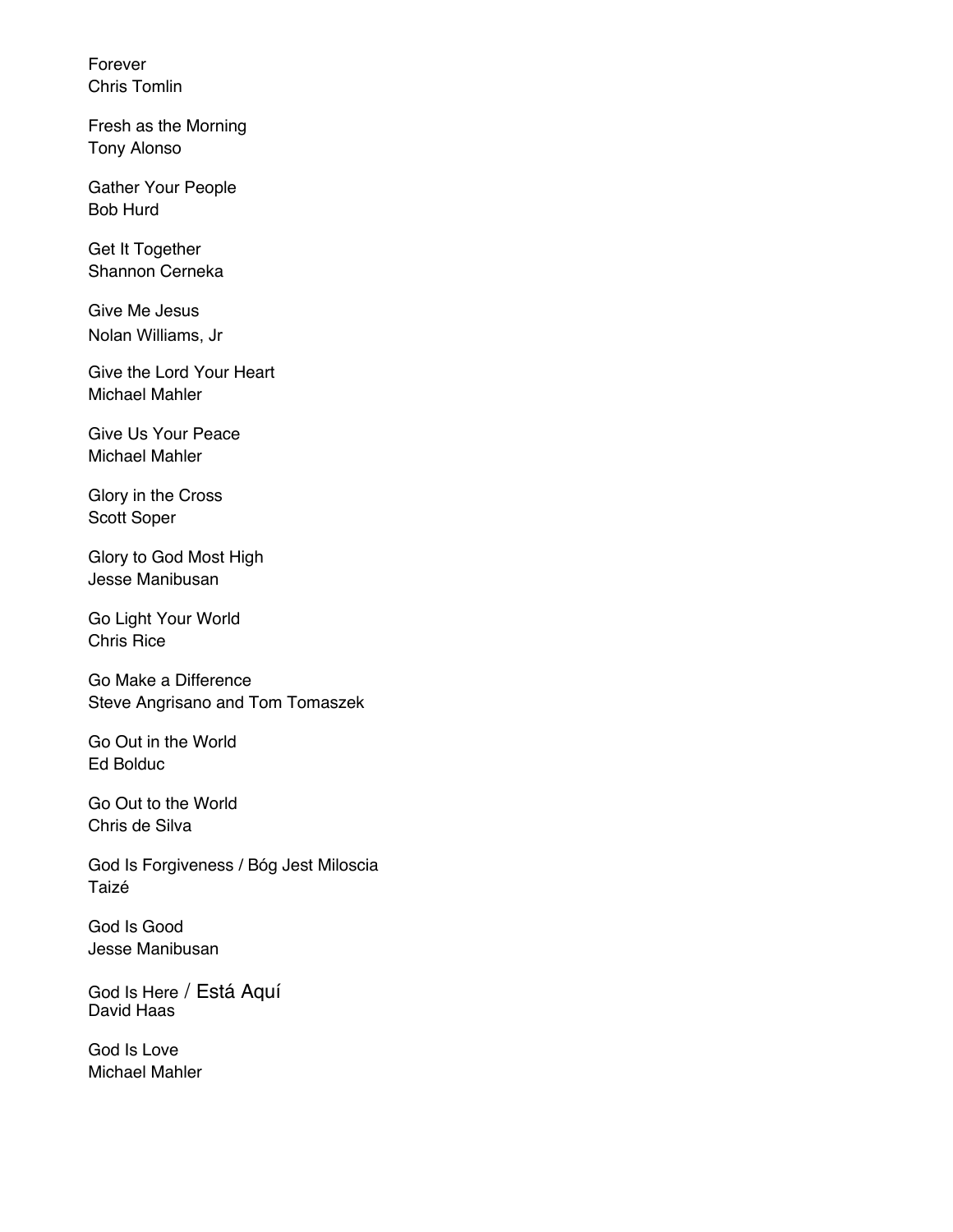God of Wonders Marc Byrd and Steve Hindalong

God Remembers Marty Haugen

Gospel Acclamation Stephen Pishner

Guide My Feet Avis D. Graves

Gusten y Vean / Taste and See Tony Alonso

Halle, Halle, Halle John L. Bell

Hallelujah, Hallelu! Michael Mahler

He Is Not Here Derek Campbell

Here I Am Tom Booth

Here I Am to Worship Tim Hughes

Hold Us, Jesus Chris de Silva

Holiness Is Faithfulness Danielle Rose

Holy God, We Praise Thy Name GROSSER GOTT

Holy Is Your Name David Haas

How Beautiful Twila Paris

How Can I Keep From Singing? Robert Lowry

How Can We Be Silent Michael Mahler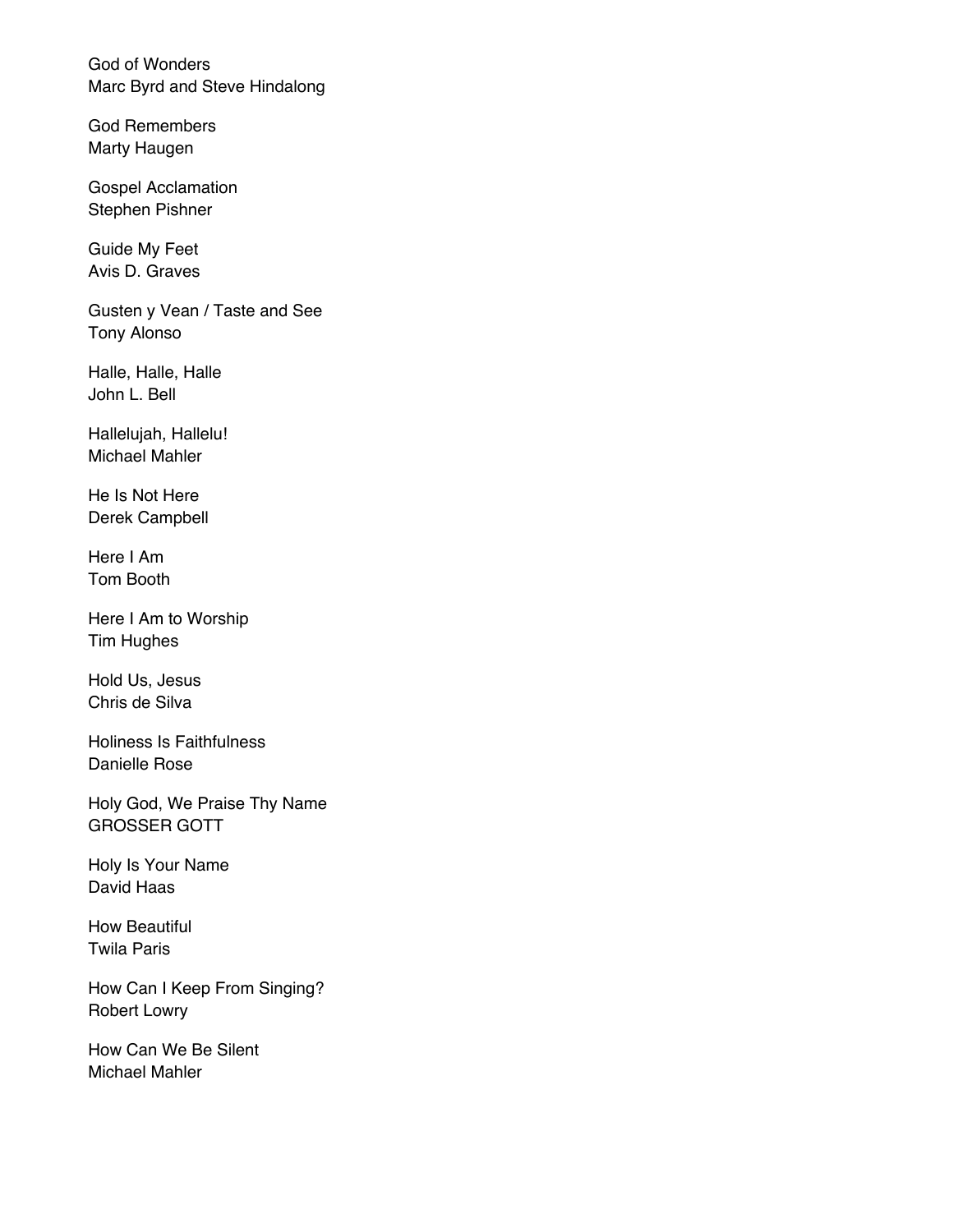How Excellent Is Thy Name John W. Higdon

Humbled Paul Melley

I Am Paul Melley

I Am for You Rory Cooney

I Am Sure I Shall See Taizé

I Could Sing of Your Love Forever Martin Smith

I Cry before You Lori True

I Give My Spirit Orin Johnson

I Have Been Anointed Steven C. Warner

I Know That My Redeemer Lives Scott Soper

I Know That My Redeemer Lives David Haas

I Send You Out John Angotti

I Will Choose Christ Tom Booth

I Will Give Thanks Chris de Silva

I Will Lift Up Your Name Steve Angrisano Tom Tomaszek

I Will Sing a Song of Love John L. Bell

I Will Take the Cup of Salvation Cynthia Cummins, Christopher Walker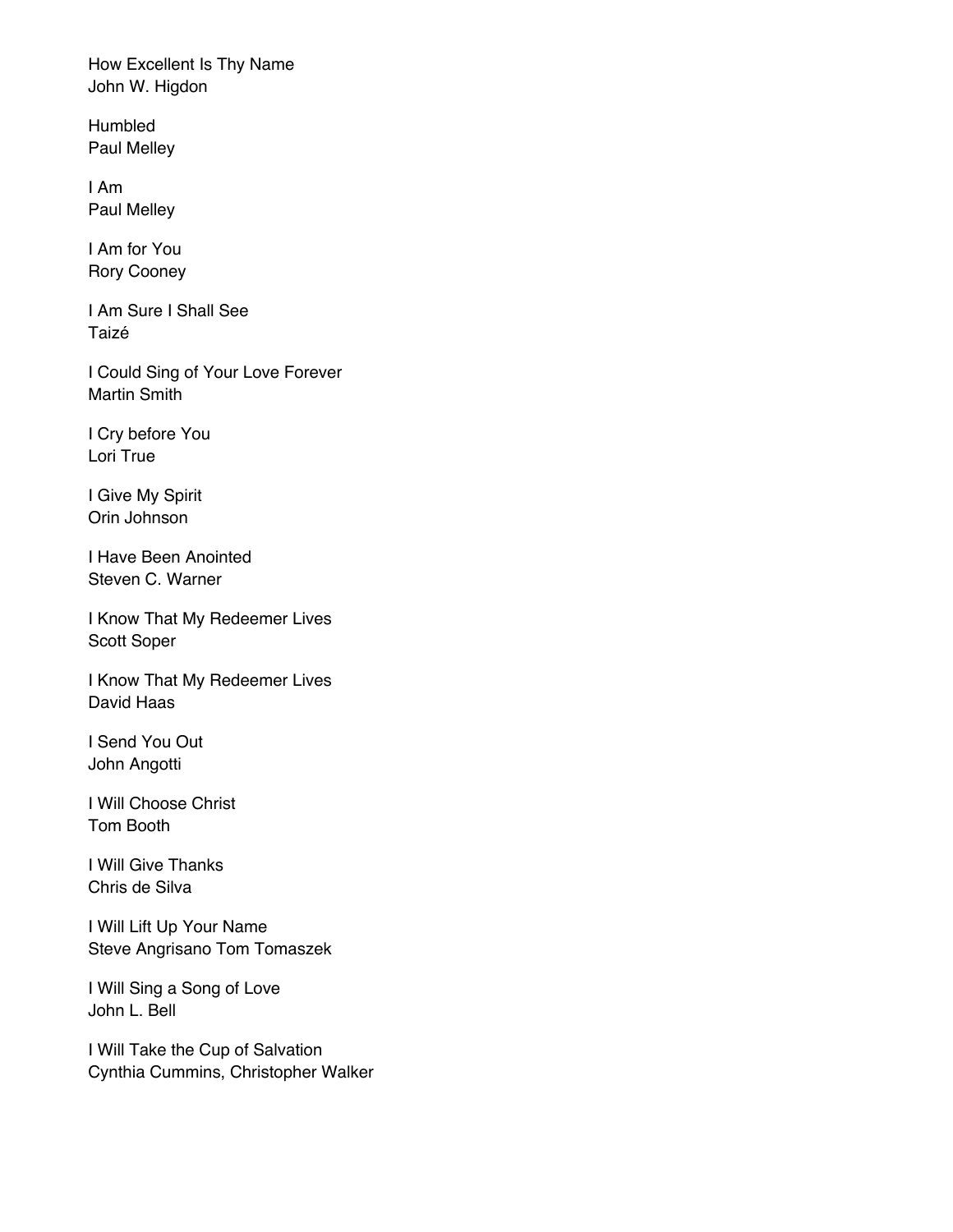In Every Age Janèt Sullivan Whitaker

In Your Presence Chris de Silva

Jesus Christ Is Risen Today / El Señor Resucitó EASTER HYMN

Jesus, Remember Me / Jesús, Recuérdame Jacques Berthier

Jesus, You Brought Me All the Way Kenneth W. Louis

Jesus, Your Spirit / Kristus, Din Ande Taizé

Journeying Prayer Paul Melley

Lead Me Home Matt Maher

Lenten Gospel Acclamation Ed Archer

Let Evening Fall Tony E. Alonso

Let the River Flow Darrel Evans

Let There Be Light Paul Melley

Let Us Worship the Lord Paul Tate

Litany of Mary / Letanía de la Santísima Virgen María Tony Alonso

Litany of the Saints chant

Live in the Light Michael Mahler

Living Spirit, Holy Fire Lori True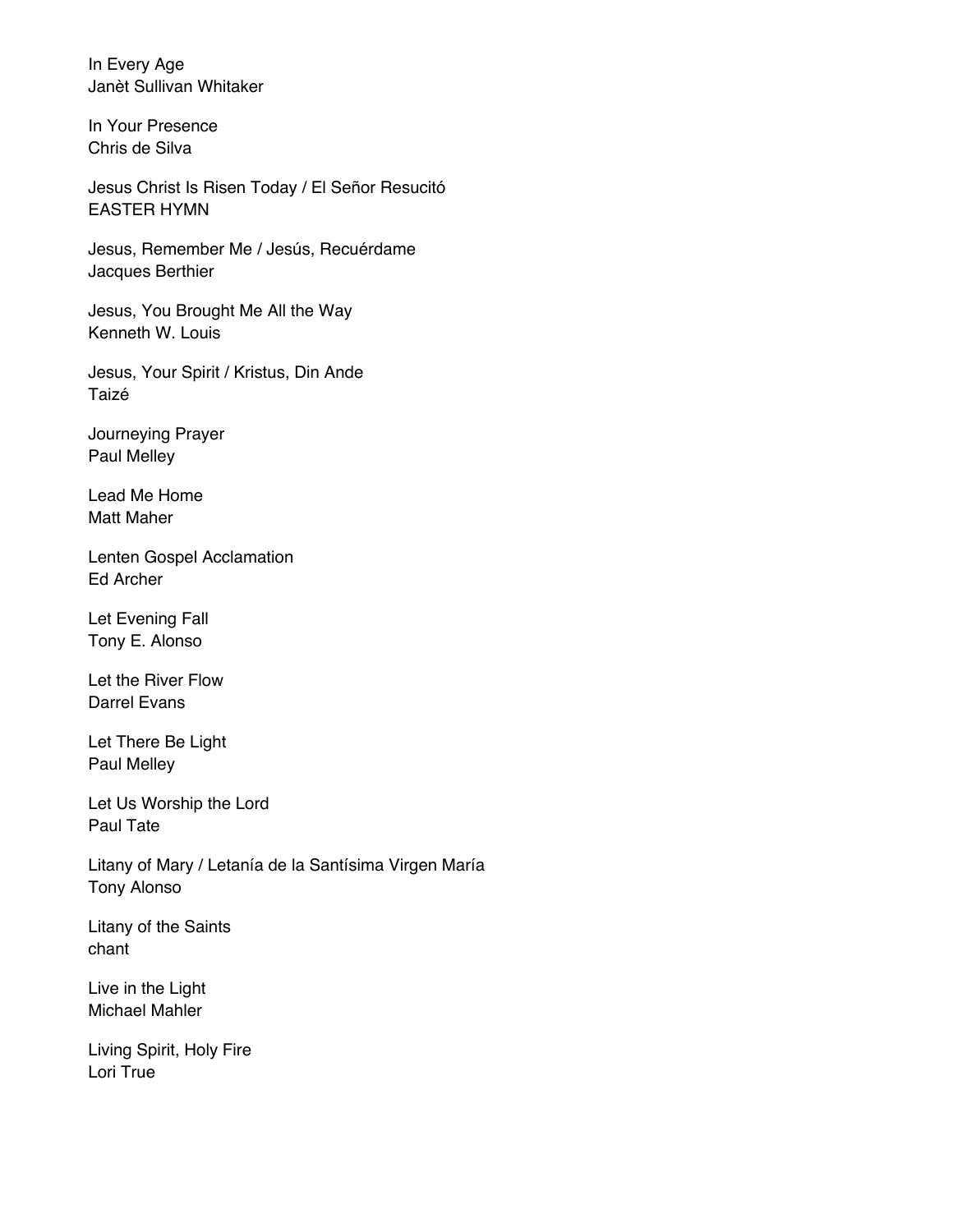Look to Christ David Haas

Lord, Hear My Prayer / Oyenos, Señor Jim Gibson

Lord, I Lift Your Name on High Rick Founds

Lord's Prayer Jerome V. Andrews

Love beyond All Telling Chris de Silva

Love Endures James E. Moore, Jr.

Make a Joyful Noise Chris de Silva

Make Me Holy Aaron Thompson

Make Us Worthy Michael Mahler

Malo! Malo! Thanks Be to God Jesse Manibusan

May the Peace of Christ Be with You / Ki Ri Su To No Japanese folk melody

May the Road Rise to Meet You Lori True

Mercy, O God Francis Patrick O'Brien

Mighty King Steve Angrisano

Morning Has Broken Paul Tate

My Savior, My Friend Chris de Silva

My Savior, Your Son Michael Mahler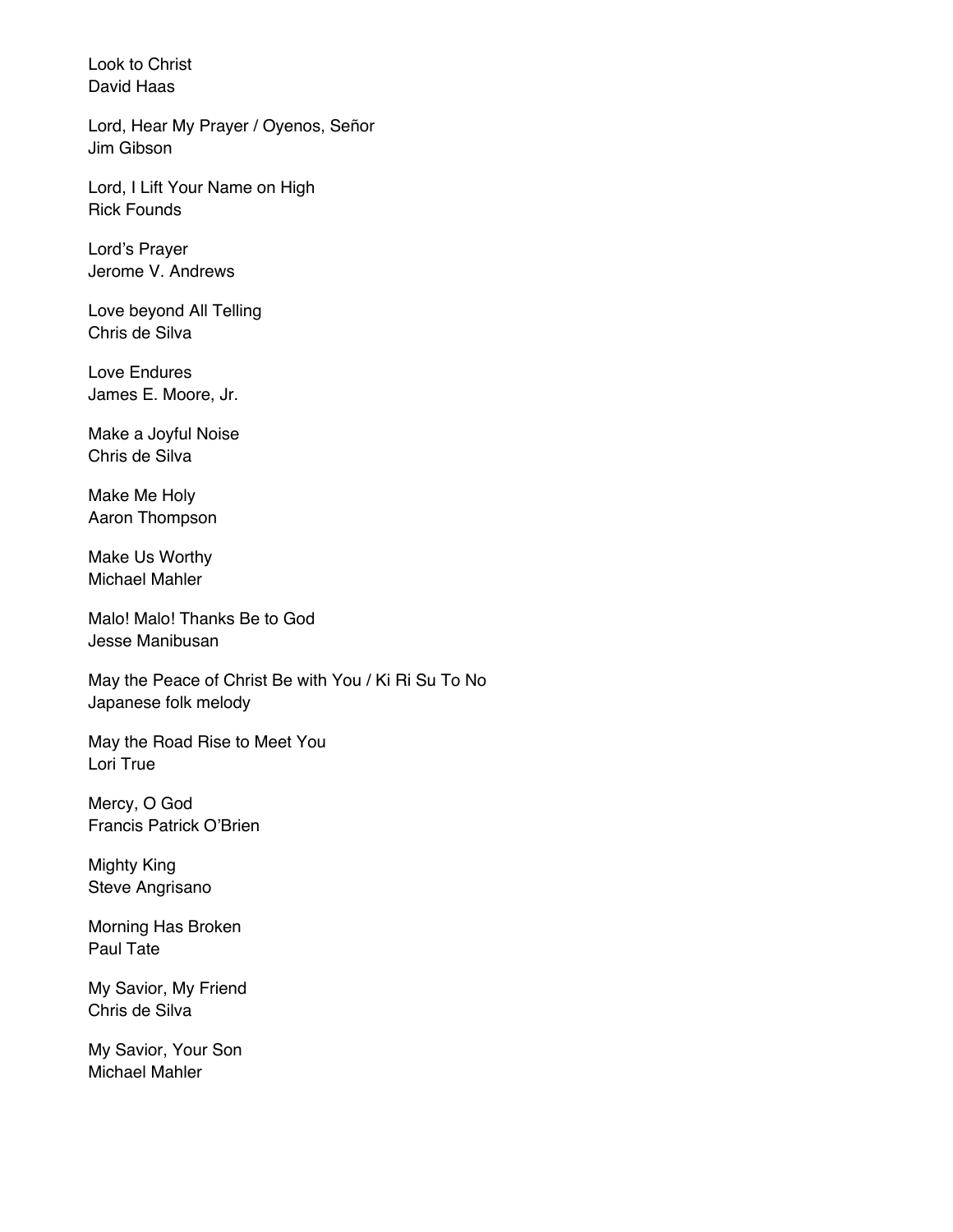Night of Silence / Noche de Silencio Dan Kantor

No More Fear Aaron Thompson

Nothing Can Ever Taizé

Now Rory Cooney

Now Is the Time Tom Kendzia

O Come, O Come, Emmanuel Gary Daigle

O God, Why Are You Silent? Marty Haugen

O God, You Search Me Bernadette Farrell

O Sons and Daughters O FILII ET FILIAE; arr. Proulx

O Taste and See Marty Haugen

On That Day Kate Cuddy

On That Holy Mountain Joe Mattingly

One Lord Lori True

Open My Eyes Jesse Manibusan

Open the Eyes of My Heart Paul Baloche

Our God Reigns Leonard E. Smith, Jr.

Over My Head Gary Daigle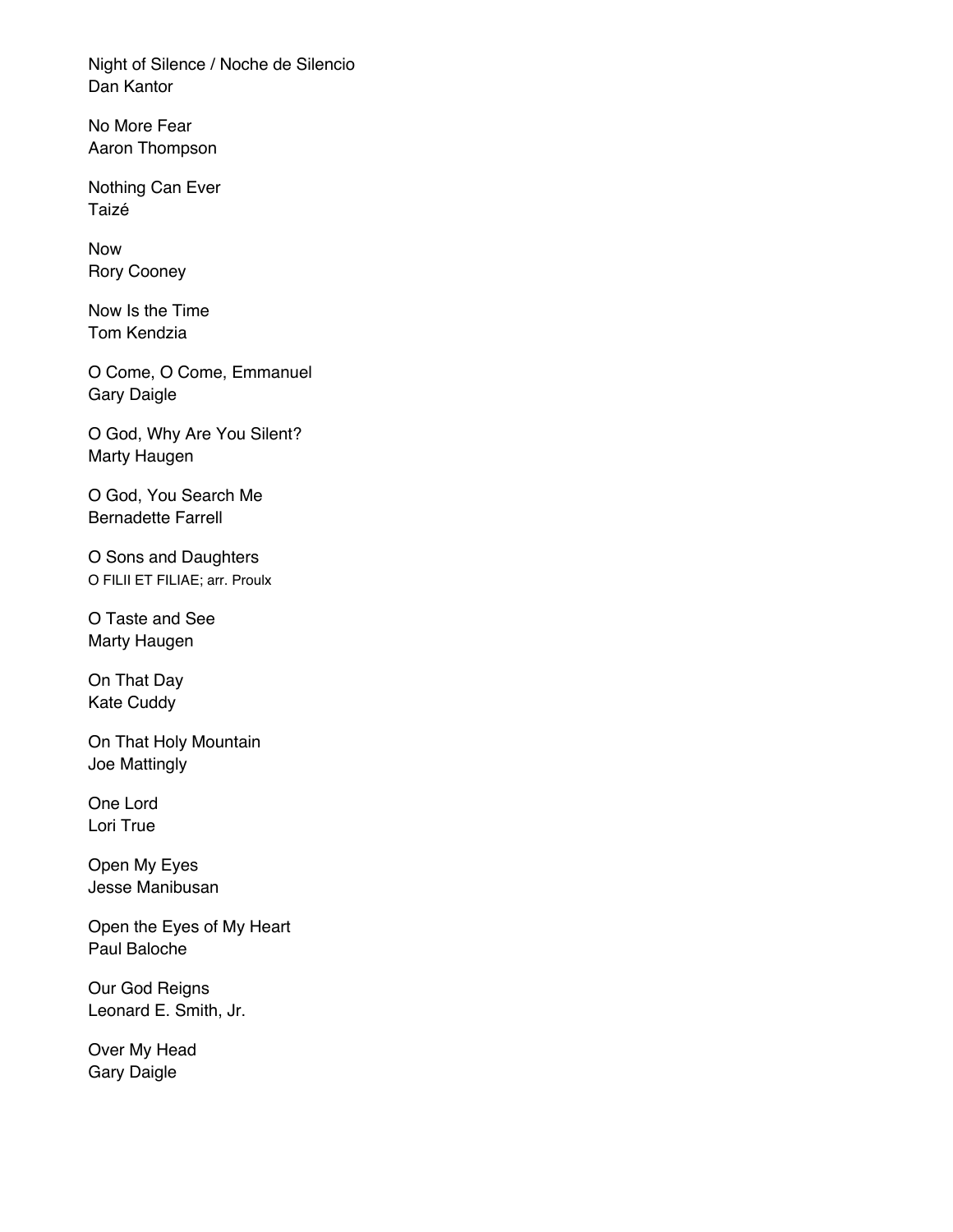Prepare! Prepare! Stephen Pishner

Psalm 103: Bless the Lord, My Soul Shannon Cerneka

Psalm 118: This Is the Day Orin Johnson

Psalm 121: Our Help Is from the Lord Paul Melley

Psalm 122: Let Us Go Rejoicing Orin Johnson

Psalm 130: Out of the Depths Paul Melley

Psalm 130: With the Lord There Is Mercy Ed Archer

Psalm 138: Lord, I Thank You Shannon Cerneka

Psalm 139: Before I Was Born David Haas

Psalm 141: Like Burning Incense, O Lord Lori True

Psalm 18: I Love You, Lord, My Strength Orin Johnson

Psalm 19: Lord, You Have the Words Ed Archer

Psalm 25: I Lift My Soul to You Lori True

Psalm 25: To You, O God, I Lift Up My Soul Bob Hurd

Psalm 25: To You, O Lord, I Lift My Soul Leon C. Roberts

Psalm 33: The Earth Is Full of the Goodness Ed Archer

Psalm 34: I Will Bless the Lord at All Times Ed Archer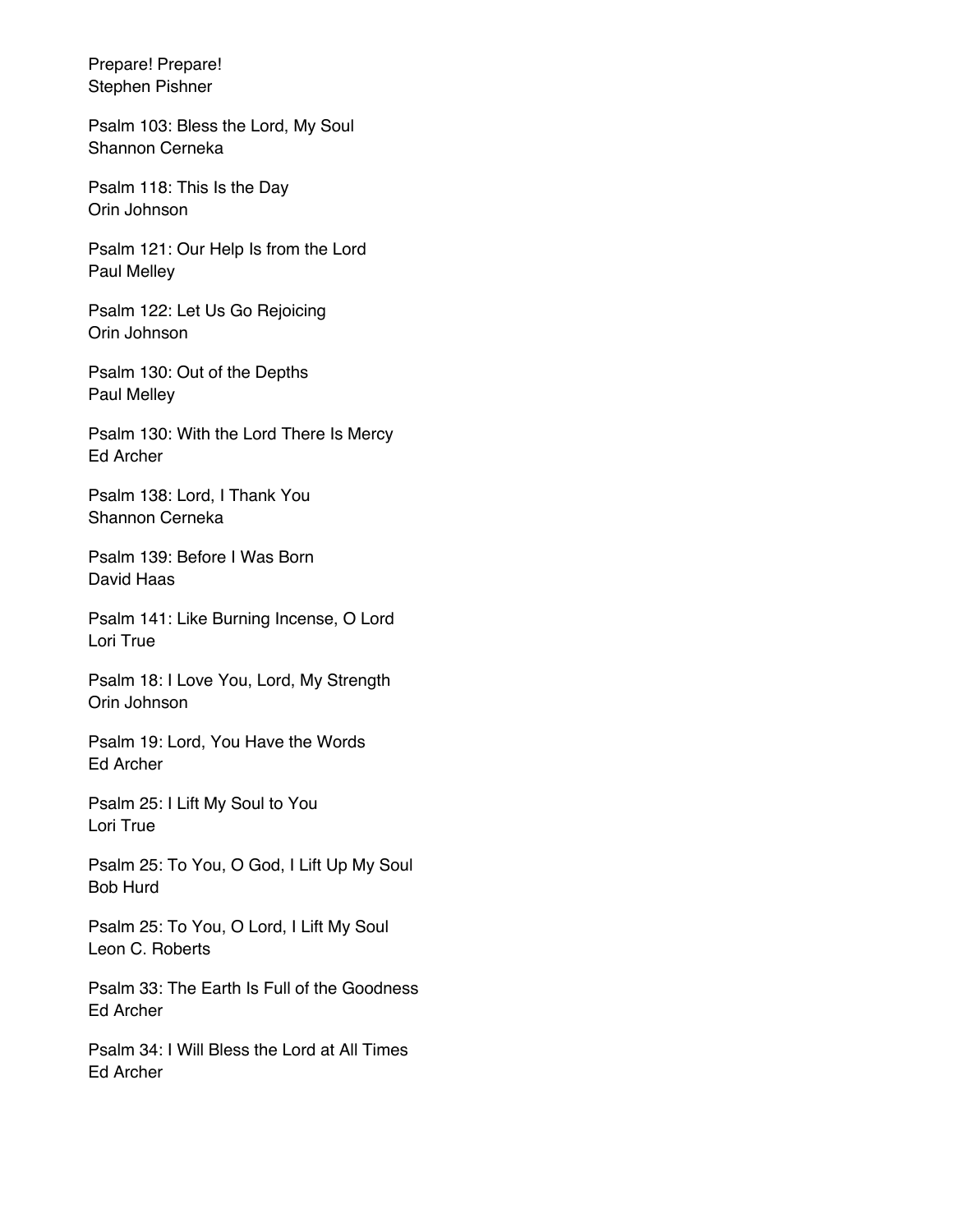Psalm 40: Here I Am Tony E. Alonso

Psalm 47: God Mounts His Throne Curtis Stephan

Psalm 63: My Soul Is Thirsting Steve Angrisano

Psalm 72: Every Nation on Earth Michael Mahler

Psalm 85: Let Us See Your Kindness Paul Melley

Psalm 85: Lord, Show Us Your Mercy and Love Janèt Sullivan Whitaker

Psalm 96: Proclaim God's Marvelous Deeds Kenneth W. Louis

Psalm 96: Sing a Song to the Lord Liam Lawton

Purify My Heart Brian Doerksen

Quietly, Peacefully Antonin Dvorák

Rain Down Jaime Cortez

Remember You Are Dust / Del Polvo Eres Tú Paul Tate

Rise Up in Splendor Aaron Thompson

River of Hope Susan J. Paul

River of Life Joshua Blakesley

Salaam Aleikum / May Peace Be in Your Hearts Marty Haugen

Seek Truth, Make Peace, Reverence Life Marty Haugen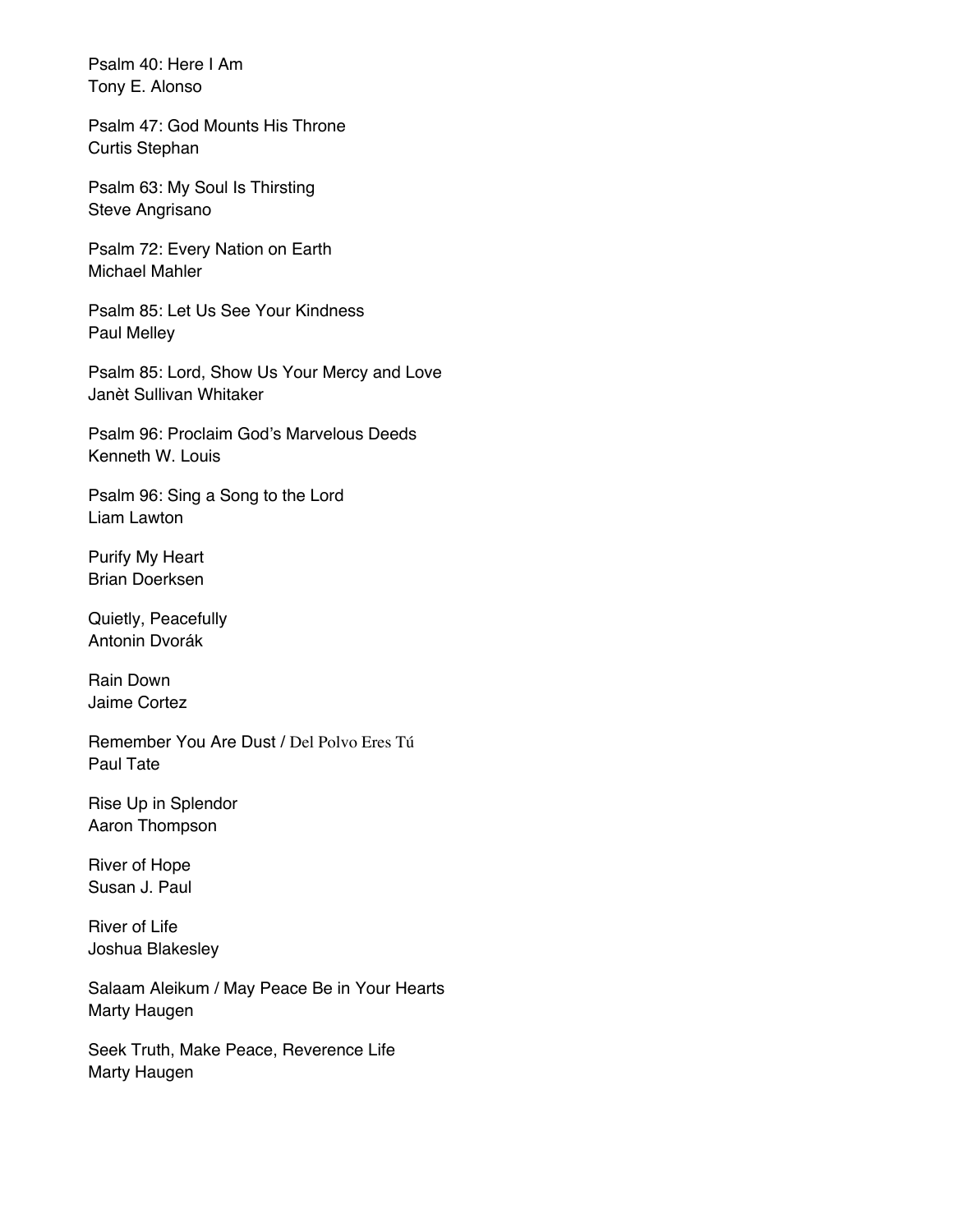Send Down the Fire Marty Haugen

Shelter Your Name Danielle Rose

Shine on Us Rob Glover

Shine, Jesus, Shine Graham Kendrick

Shout to the Lord Darlene Zschech

Shout to the North Martin Smith

Sign Me Up Kevin Yancy, Jerome Metcalfe

Silent Night / Noche de Paz Franz X. Gruber

Sing a New World Gary Daigle

Sing to the Glory of God James E. Moore, Jr.

So Longs My Soul Liam Lawton

Sometimes by Step Rich Mullins

Spirit and Grace Ricky Manalo

Spirit of God James E. Moore, Jr.

Stop By, Lord Doris Wesley Bettis

Strength for the Journey Michael John Poirier

Take, Lord, Receive St. Ignatius Loyola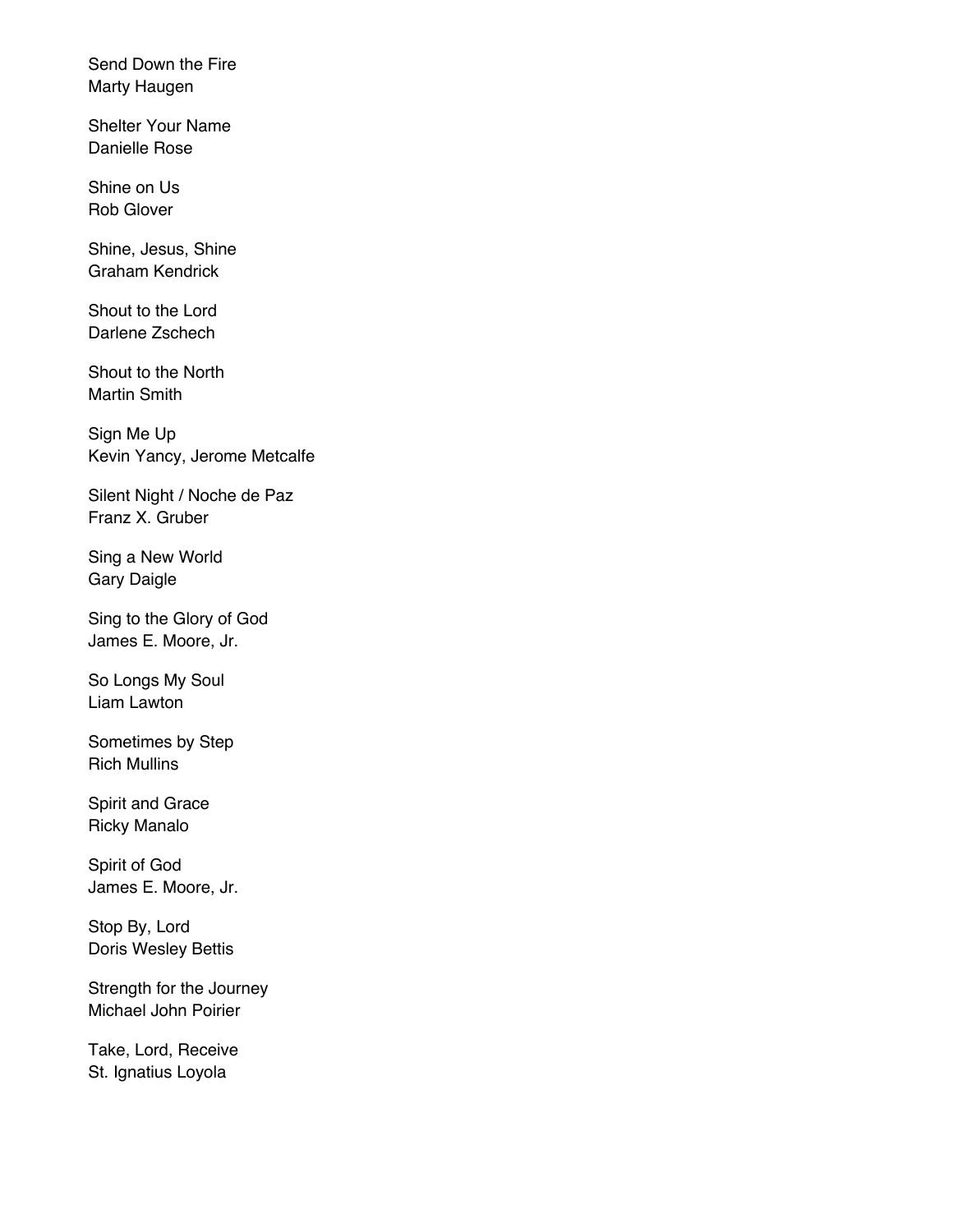Take, O Take Me As I Am John L. Bell

Thanks and Praise John Angotti

The Clouds' Veil Liam Lawton

The Face of God Ed Bolduc

The God of Second Chances David Haas

The Lord Is My Light Lillian Bouknight

The Lord Is My Light and My Salvation Jesse Manibusan

The Peace of the Earth / La Paz de la Tierra John L. Bell

The Summons / El Llamado John Bell

This Is the Day Chris de Silva

To Follow You Chris de Silva

To Know Darkness Orin Johnson

Trading My Sorrows Darrell Evans

Turn My Heart, O God Marty Haugen

Unless a Grain Tom Franzak

Veni, Creator Spiritus John Angotti

Way, Truth, and Life Gary Daigle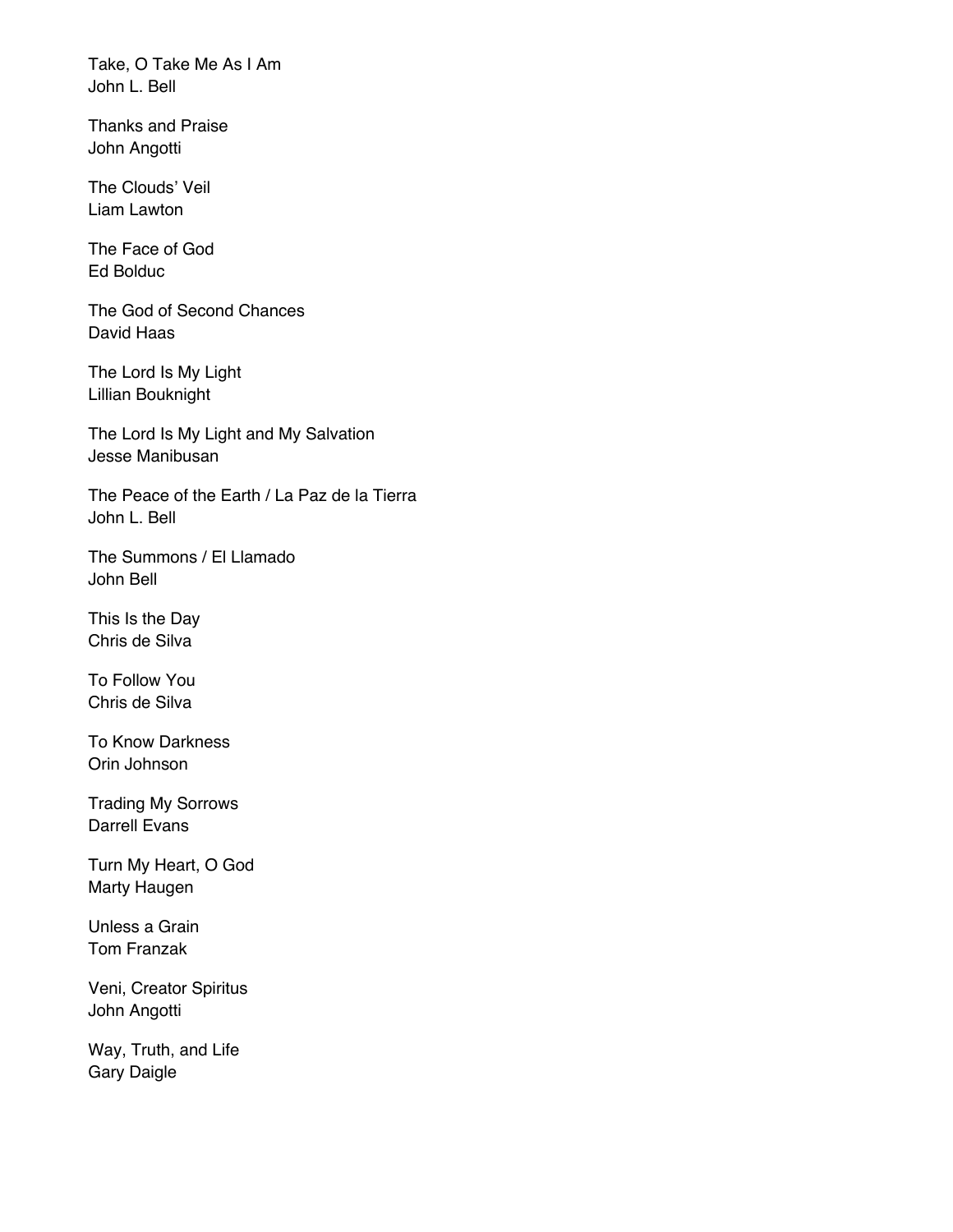We Are Called / Dios Nos Llama David Haas

We Are Climbing Jacob's Ladder Horace Clarence Boyer

We Are Marching South African

We Are One Chris de Silva

We Are One Body Dana Scallon

We Arise Michael Mahler

We Give You Thanks David Haas

We Praise You David Haas

We Will Go, Lord Orin Johnson

Were I the Perfect Child of God Tony Alonso

What Is This Place Gary Daigle

What You Have Done for Me Tony E. Alonso

Where True Love and Charity Are Found / Ubi Caritas Richard Proulx

Will the Circle Be Unbroken? Tony Alonso

With One Voice Ricky Manalo

With This Bread Kate Cuddy

With You by My Side David Haas